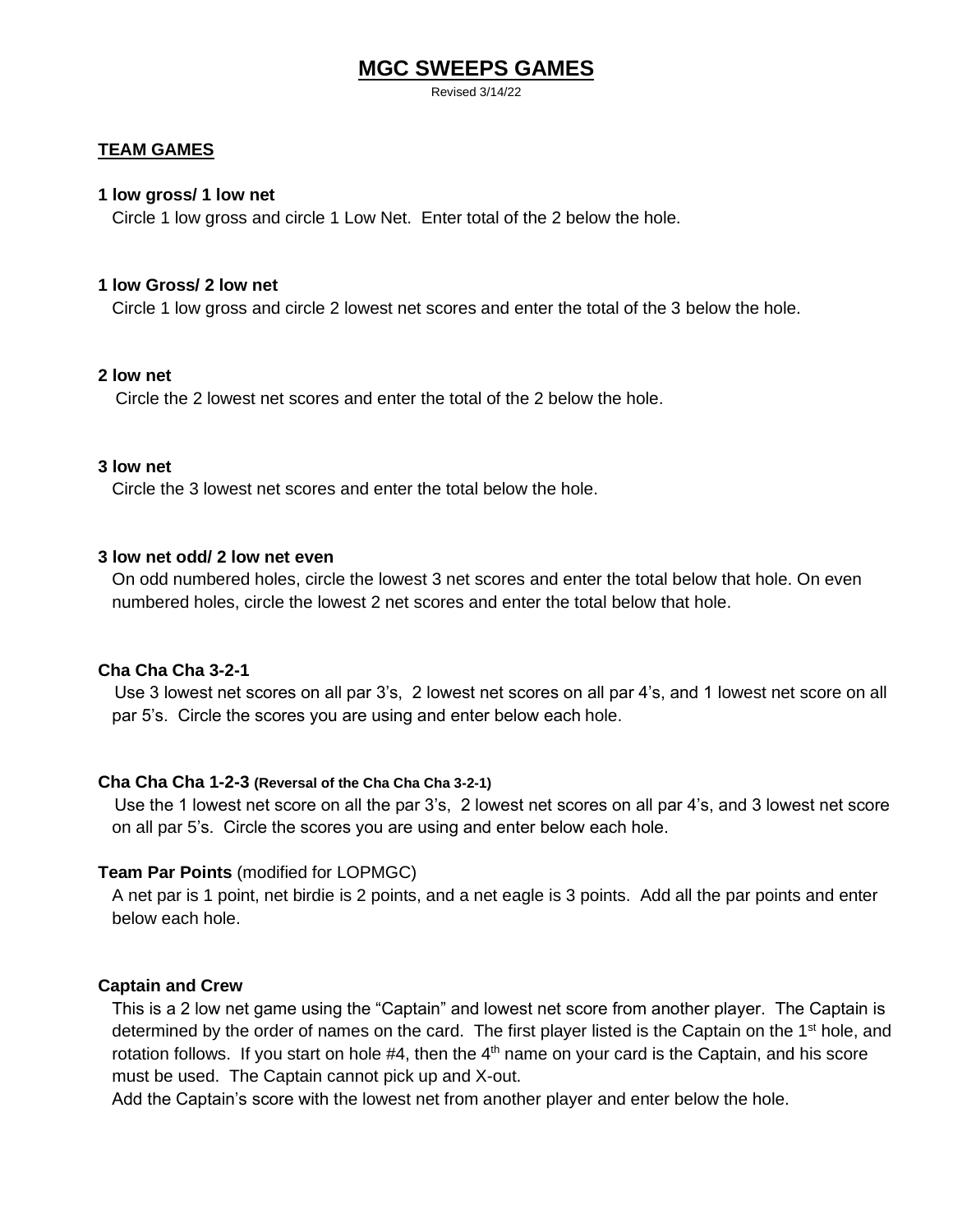## **2 Man Blind Draw**

You can sign up as a twosome or as a single player, but not as a foursome. The tournament chair will pair you up with others to make a 4 man team. The game played will be 2 low net.

# **4 Man Scramble**

Everyone drives. Players chose the best ball and play all balls from that spot. This format continues throughout the game. Each player must have at least 3 drives. Mark the team score on the card. Determine the average handicap and deduct from the gross score for the team net. TEAMS MAY CHOOSE TO PLAY FROM THE WHITE OR RED TEES, BUT ALL PLAYERS MUST PLAY FROM THE SAME COLOR TEES. IF A TEAM HAS LESS THAN 4 PLAYERS THEN THE PLAYERS CAN ROTATE FOR A FOURTH SHOT.

## **4 Man Step-Down Scramble**

Everyone drives. Players chose the best ball and play 3 balls from that spot (the player whose ball is chosen does not hit). This continues to the green, and at that point everyone putts from the best ball. At the next hole, everyone drives again, choosing the best and having the 3 remaining players hit. TEAMS MAY CHOOSE TO PLAY FROM THE WHITE OR RED TEES, BUT ALL PLAYERS MUST PLAY FROM THE SAME COLOR TEES. IF A TEAM HAS LESS THAN 4 PLAYERS THEN THE PLAYERS CAN ROTATE FOR A FOURTH SHOT.

## **Stableford**

Points are awarded for your score on each hole on a handicap basis. 1 point for a bogey, 2 for a par, 3 for a birdie, 4 for an eagle and 5 if you bag an albatross (fat chance). Anything worse than a bogey, pick up and stop wasting everyone else's time.

## **Saint Patrick's Irish 4 Ball**

Holes 1-6: Two low ball (only the best score among the four team members counts).

- Holes 7-12: Three low balls (the three lowest scores among the four team members are added together on each hole).
- Holes 13-18: All four scores are combined on each hole for the team score.

## **Scotch Foursome**

Think of it as a two man scramble off the tee, then alternate shots into the hole. It works like this:

Golfers A and Golfers B are Scotch Foursome teams. On the first tee, both A and B hit drives. The twoperson team plays the alternate shot format with one ball the rest of the way. The golfer whose drive was not chosen plays the second stroke. His partner plays the third stroke, and so on until they get the little white ball into the hole. Repeat for all 18 holes in this same manner.

Each team keeps their individual scorecards; one for each two man team.

Handicap allowance is 40 percent of the partners' combined course handicaps. Total up the team gross score and deduct the 40 percent to get the net score.

#### **Do not post your scores for this game**.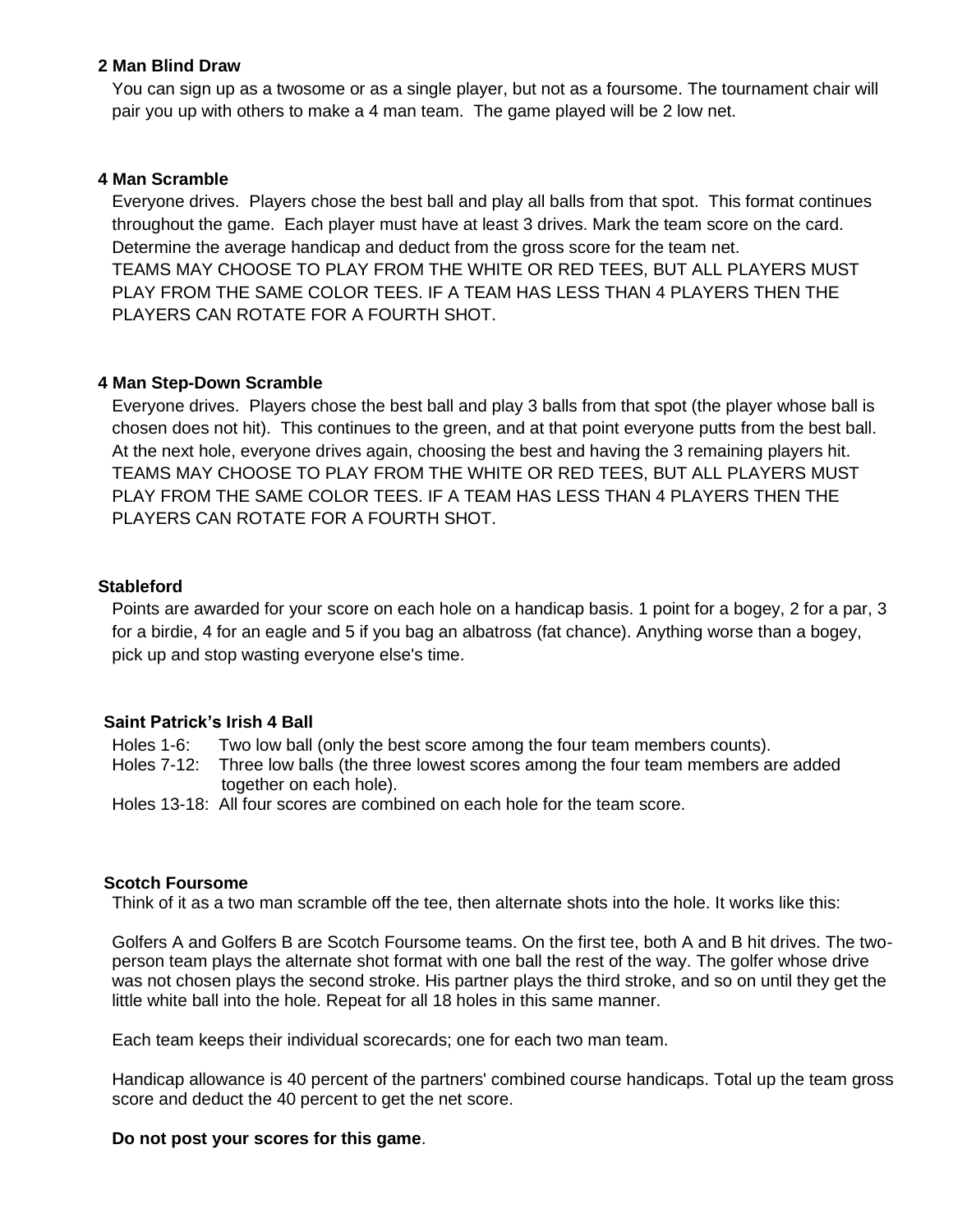# **Pink Ball Tournament**

2 Low Net + 1 Pink Ball Low Net

Each team will be issued a logoed pink ball at the start. Each player will be responsible for the pink ball all the way through a hole. A maximum score of "10" can be taken.

Each player will hit the Pink Ball 4 times, 2 players 5 times in the same rotation. Strategy is important. Each foursome has a pink ball that rotates among players. (Player 1 uses it on the first hole, player 2 on the second and so on). Whoever has the pink ball on a given hole must contribute a low net score to the other two low net scores.

There will be three overall Net Scores for the total team score.

# **Finishing with the original Pink Ball will earn additional strokes off your low net score. This will be determined at the end with a roll of the die. (example - The total of the die is minus from total net) Prize TBA**

*\*Once the Pink ball is lost. The game will continue. This will eliminate you for the bonus points at the end. You are still in the game. We encourage you to add another color ball and designate it as the pink ball substitute. Remember!!! This game is supposed to be fun and challenging at the same time.*

# **Patriot Tournament (Red, White & Blue)**

4 Man Scramble Format

This format is based on your normal tees played. Handicaps should be adjusted for tees played.

All team members must play from the same tees. No split tee groups for this event.

Example: If the White tee box is your normal tee box then players tee from the Blue tees, If the Red tee box is your normal tee box then players tee from the Whites, Green tee players tee off from the Red tees.

Deduct your average team at the end. Example: Total Team Handicap  $\div 4 = x \times x$ 

# **Devil's Run (also known as 6 6 6)**

3 Low Net on 1-6, 2 Low Net on 7-12 & 1 Low Net on 13-18 Circle appropriate low scores and enter the low nets on separate lines below the actual scores. Total the low net team score for competition.

# **3 Stooges + 1**

3 lowest net scores and the 1 High Gross hole from each Player at the end

Play as a normal 3 low net format but for final team score you will add 1 Highest Gross score for the 18 holes from each player.

Example:

Player 1 has 8 as his highest score of his 18. Player 2 has 7, Player 3 has 7 and player 4 has a 10. Total is 32. Add 32 to total net